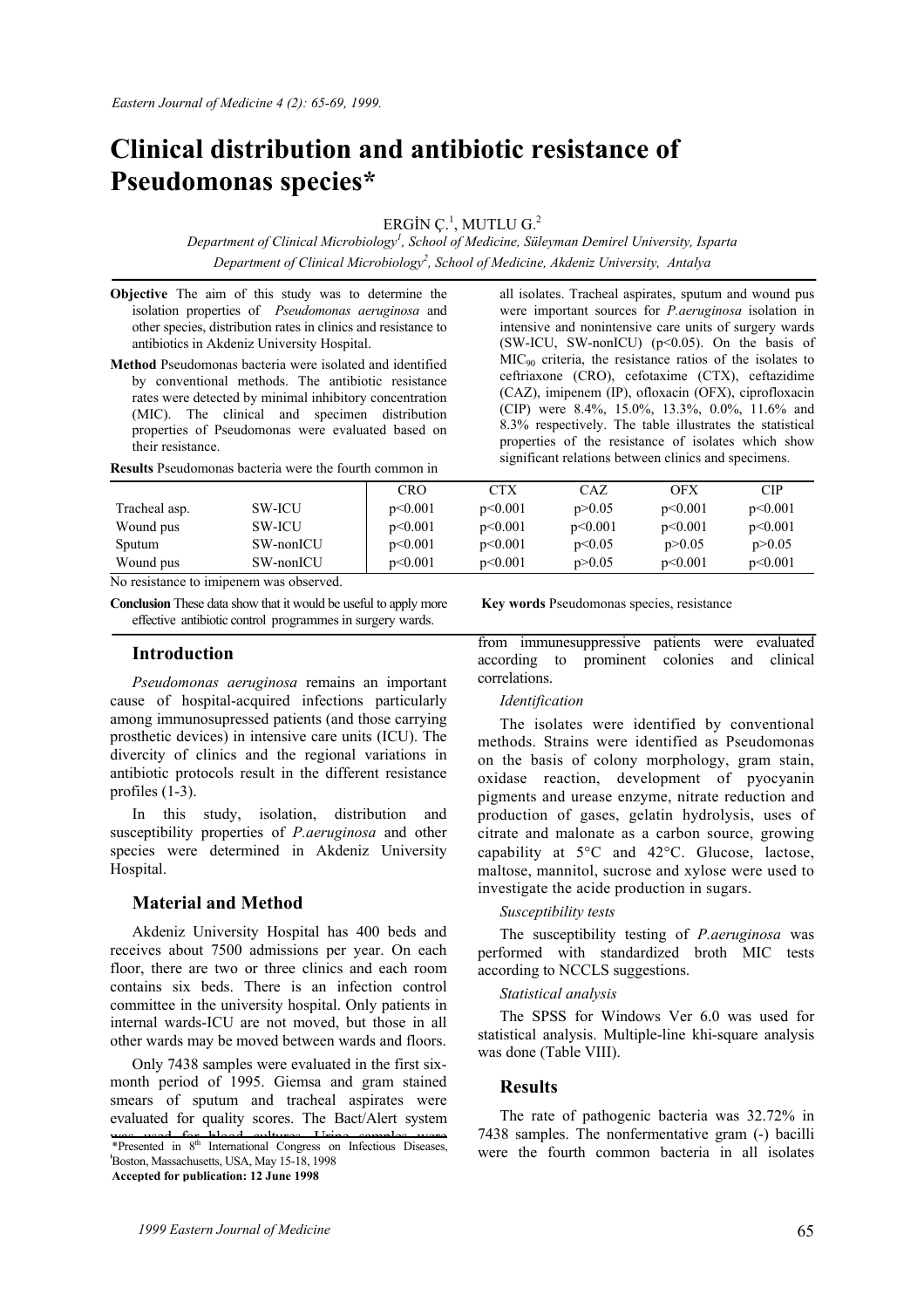(Table I). Pseudomonas sp were the most common bacteria out of all nonfermentative gram (-) rods (Table II). *P.aeruginosa* was the commonest bacteria out of all Pseudomonas species (Table III). Pseudomonas sp. were the most frequently isolated from ICU (p<0.05, Table IV). Pseudomonas sp. were the most frequently isolated from surgical wards (p<0.05, Table V). There is no difference in isolation rate between SW-ICU and SW-nonICU (p>0.05, Table VI). There was a higher isolation rate in IW-ICU than IW-nonICU (p<0.05, Table VII). Isolation rates of Pseudomonas sp from tracheal aspirate, sputum, pus and catheter samples were higher than the other samples.

Table I. Types of bacteria isolates from samples

| Bacteria           | Isolation |               | Rate in total |
|--------------------|-----------|---------------|---------------|
|                    | n         | $\frac{0}{0}$ | $(n=7438)$ %  |
| Staphylococcus sp. | 681       | 27.98         | 9.16          |
| Streptococcus sp.  | 588       | 24.16         | 7.91          |
| Enterobacteriaceae | 586       | 24.08         | 7.88          |
| Nonfermentative    | 286       | 11.74         | 3.84          |
| Gr(-) Bacilli      |           |               |               |
| Yeasts             | 190       | 7.80          | 2.55          |
| $Gr(+)$ Bacilli    | 60        | 2.47          | 0.80          |
| Others $*$         | 43        | 1.77          | 0.58          |
| Total              | 2434      | 100.00        | 32.72         |

\* :Neisseria sp, Haemophilus sp, Aeromonas sp

| Table II. Distribution of nonfermentative gram (-) rods |  |
|---------------------------------------------------------|--|
|---------------------------------------------------------|--|

| Nonfermentative         | Isolation | Distribution |
|-------------------------|-----------|--------------|
| gram-negative rods      | (n)       | rate $(\% )$ |
| Pseudomonas sp.         | 192       | 67.13        |
| Acinetobacter sp.       | 62        | 21.68        |
| Alcaligenes sp.         | 8         | 2.80         |
| Xanthomonas maltophilia | 6         | 2.10         |
| Ochrobactrum anthropi   | 5         | 1.75         |
| Oligella urethralis     | 1         | 0.35         |
| Unidentified            | 12        | 4.19         |
| Total                   | 286       | 100.00       |

Table III. Distribution of Pseudomonas by species

| Pseudomonas sp.         | Isolation                     | Distribution |
|-------------------------|-------------------------------|--------------|
|                         | (n)                           | rate $(\% )$ |
| Pseudomonas aeruginosa  | 176                           | 91.67        |
| Pseudomonas cepacia     | 10                            | 5.21         |
| Pseudomonas putida      | $\mathfrak{D}_{\mathfrak{p}}$ | 1.04         |
| Pseudomonas stutzeri    | $\mathfrak{D}_{\mathfrak{p}}$ | 1.04         |
| Pseudomonas vesicularis |                               | 0.52         |
| Pseudomonas mendocina   |                               | 0.52         |
| Total                   | 192                           | 100.00       |
|                         |                               |              |

Table IV. Pseudomonas species isolated from ICU and non-ICU

|                      | Total  | Pseudomonas | $\frac{0}{0}$ |
|----------------------|--------|-------------|---------------|
|                      | sample | SD.         |               |
| Intensive Care Units | 1528   | 67          | 4.38          |

| (ICU)                                |      |     |      |
|--------------------------------------|------|-----|------|
| Non-Intensive Care<br>units (nonICU) | 5910 | 125 | 2.11 |
|                                      |      |     |      |

p<0.05

Table V. Pseudomonas species isolated from surgical wards and internal wards

|                     | Total  | Pseudomonas | $\frac{0}{0}$ |
|---------------------|--------|-------------|---------------|
|                     | sample | SD.         |               |
| Surgery Wards (SW)  | 2397   | 112         | 4.67          |
| Internal Wards (IW) | 5041   | 80          | 1.58          |
| $\sim 0.05$         |        |             |               |

 $p<0.05$ 

|           | Table VI. Pseudomonas species isolated from SW-ICU and |  |  |  |
|-----------|--------------------------------------------------------|--|--|--|
| SW-nonICU |                                                        |  |  |  |

|                                                                  | Total<br>sample | Pseudomonas<br>sp. | $\frac{0}{0}$ |
|------------------------------------------------------------------|-----------------|--------------------|---------------|
| Surgery Wards-<br>Intensive Care Unit<br>$(SW-ICU)$              | 1023            | 51                 | 4.98          |
| Surgery Wards-Non<br>Intensive Care Unit<br>$(SW\text{-nonICU})$ | 1374            | 61                 | 4 43          |

p>0.05

Table VII. Pseudomonas species isolated from IW-ICU and IW-nonICU

|                                                             | Total<br>sample | Pseudomonas<br>Sp. | $\frac{0}{0}$ |
|-------------------------------------------------------------|-----------------|--------------------|---------------|
| Internal Wards-<br>Intensive Care Units<br>$(IW-ICU)$       | 505             | 16                 | 3.16          |
| Internal Wards-Non<br>Intensive Care Units<br>$(IW-nonICU)$ | 4536            | 64                 | 141           |

p<0.05

Table VIII. Distribution of isolation frequency by sample

| Sample              | Amount |              | Pseudomonas sp. | p      |
|---------------------|--------|--------------|-----------------|--------|
|                     | (N)    | (n)          | $(\%)$          |        |
| Tracheal            | 97     | 19           | 19.59           | < 0.05 |
| aspiration          |        |              |                 |        |
| Sputum              | 427    | 48           | 11.27           | < 0.05 |
| Wound pus           | 842    | 63           | 7.48            | < 0.05 |
| Catheter            | 53     | $\mathbf{2}$ | 3.77            | < 0.05 |
| Urine               | 2331   | 46           | 1.97            | >0.05  |
| <b>Blood</b>        | 1210   | 7            | 0.58            | >0.05  |
| Throat <sup>®</sup> | 1186   | 5            | 0.42            | >0.05  |
| Periton             | 321    | 1            | 0.31            | >0.05  |
| Stool <sup>*</sup>  | 635    | 1            | 0.16            | >0.05  |
| Others              | 336    | 0            | 0.00            | >0.05  |
| Total               | 7438   | 192          | 2.58            |        |

\* : Precence of immunosuppressive conditions

It was investigated whether or not there is any relationship between sample and unit on frequency of Pseudomonas sp isolates. The isolation rates of Pseudomonas were higher from sputum and pus in SW, tracheal aspirates and pus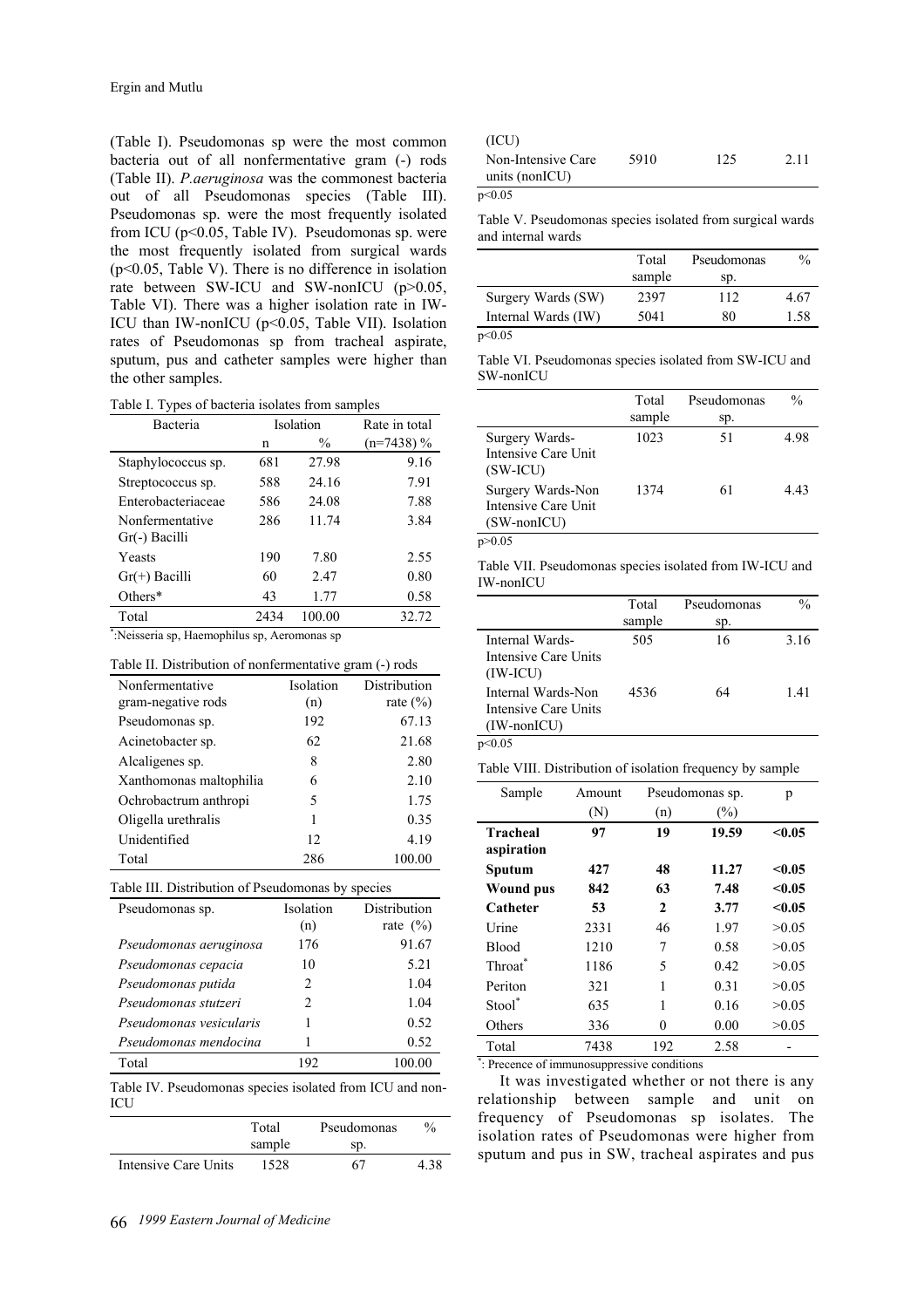# in SW-ICU and tracheal aspirates in IW-ICU (Table IX).

|            |                 | IW       | <b>SW</b> | IW-nonICU      | SW-nonICU      |
|------------|-----------------|----------|-----------|----------------|----------------|
|            | Sample (n)      |          |           | 60             | 27             |
| Tracheal   | Pseudomonas sp. |          |           | $\overline{2}$ | 17             |
| Aspiration | $\frac{0}{0}$   |          |           | 3.33           | 62.96          |
|            | p               |          |           | p > 0.05       | p<0.001        |
|            | Sample (n)      | 280      | 48        | 22             | 77             |
| Sputum     | Pseudomonas sp. | 20       | 8         | 5              | 15             |
|            | $\frac{0}{0}$   | 7.14     | 16.66     | 22.72          | 19.48          |
|            | P               | p > 0.05 | p<0.001   | p > 0.05       | p > 0.05       |
|            | Sample (n)      | 111      | 642       | 39             | 50             |
| Wound pus  | Pseudomonas sp. | 13       | 27        | 6              | 17             |
|            | $\frac{0}{0}$   | 11.71    | 4.2       | 15.38          | 34             |
|            | n               | p > 0.05 | p<0.001   | p > 0.05       | p<0.05         |
|            | Sample (n)      |          |           |                | 28             |
| Catheter   | Pseudomonas sp. |          |           |                | $\overline{c}$ |
|            | $\frac{0}{0}$   |          |           |                | 7.14           |
|            | p               |          |           |                | p > 0.05       |
|            |                 |          |           |                |                |

## Table IX. Distribution of Pseudomonas sp. in various units

Table X.  $MIC<sub>90</sub>$  values and resistance percentages of *P.aeruginosa* 

| Antibiotic          |    | $MIC90 (\mu g/ml)$ Resistant rate(%) |  |  |
|---------------------|----|--------------------------------------|--|--|
| Ceftriaxone (CRO)   | 32 | 8.4                                  |  |  |
| Cefotaxime (CTX)    | 64 | 15.0                                 |  |  |
| Ceftazidime (CAZ)   | 32 | 13.3                                 |  |  |
| Imipenem (IP)       |    | 0.0                                  |  |  |
| Ofloxacin (OFX)     | 16 | 11.6                                 |  |  |
| Ciprofloxacin (CIP) |    | 83                                   |  |  |

No resistance to imipenem was found. The highest resistance was to cefotaxime and ceftazidime (Table X).

Table XI shows cross-table statistical analysis of antibiotics and isolation sites which have significant p values in Table IX.

Table XI. Statistical properties of isolate resistance

|                                      |               | <b>CRO</b> | <b>CTX</b> | CAZ      | IP  | <b>OFX</b> | CIP      |
|--------------------------------------|---------------|------------|------------|----------|-----|------------|----------|
| Tracheal aspiration ( $N=27$ ; n=17) | <b>SW-ICU</b> | p<0.001    | p<0.001    | p > 0.05 | NT  | p<0.001    | p<0.001  |
| Wound pus $(N=50; n=17)$             | <b>SW-ICU</b> | p<0.001    | p<0.001    | p<0.001  | NΤ  | p<0.001    | p<0.001  |
| Sputum $(N=48; n=8)$                 | SW-nonICU     | p<0.001    | p<0.001    | p<0.05   | NΤ  | p > 0.05   | p > 0.05 |
| Wound pus $(N=642; n=27)$            | SW-nonICU     | p<0.001    | p<0.001    | p > 0.05 | NΤ  | p<0.001    | p<0.001  |
| Resistance rates $(\% )$             |               | 8.4        | 15.0       | 13.3     | 0.0 | 11.6       | 8.3      |

NT: Not tested (resistance rate=  $0.0$ )

N: Frequency of isolation site n: Frequency of isolated P.aeruginosa

## **Discussion**

*Pseudomonas aeruginosa* is a major cause of nosocomial infection. Despite advances in sanitation facilities and the introduction of wide variety of antimicrobial agents with antipseudomonal activities, life-treatening infections caused by *P.aeruginosa* continue to be hospital infections. The distribution of isolates is significantly effected by the type of hospital (general, teaching or specialized). Isolation due to nosocomial infection was 3-16% in multicenter studies. *P.aeruginosa* was the most common pathogen in nosocomial infections. It is the leading

cause of nosocomial respiratory tract infections (3-9). Our findings support this results (Table I-III,VIII).

Nonfermentative gram negative rods are environmental organisms. They are infrequently found as a part of the human microflora of healthy individuals. *P.aeruginosa* is more frequently isolated than other nonfermentative gram negative rods. It carries importance as a nosocomial pathogen; the isolation rate was 68.4% (10).

*P.cepacia* was the second common pathogen after *P.aeruginosa.* It was established in immunosupressed patients with respiratory tract infections and it is a contaminant bacteria in pharmaceutical industries. Its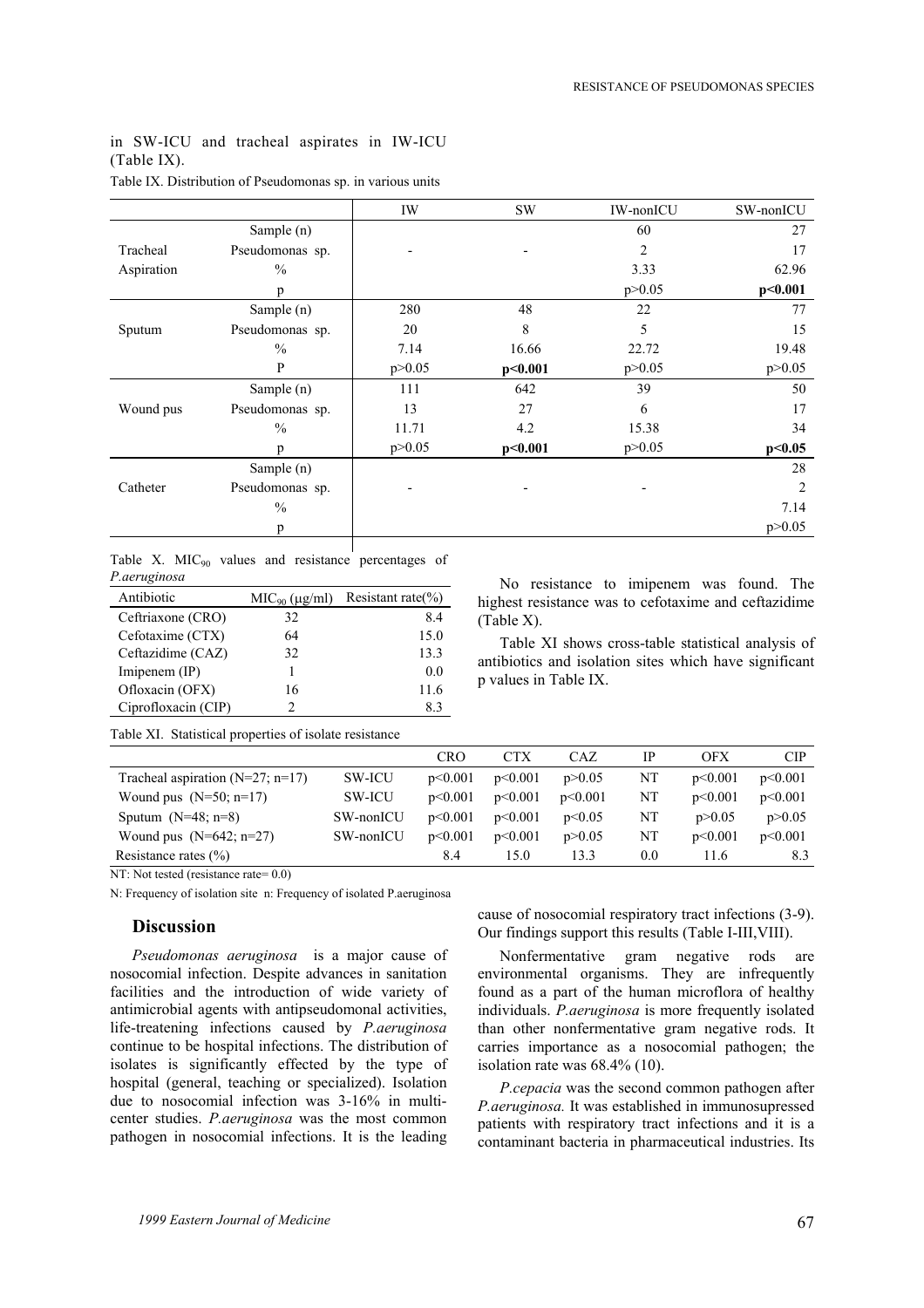isolation rate was 3.1-4% (10-11). Our result (5.21%) was consistant with this percentage.

*P.putida* was the agent of catheter-related bacteremia, isolated from sputum, pus, joint and peritoneal fluid and urine related infections. The isolation rate was 1.1% in Suzuki's study (10). This was similar to ours (1.04%).

*P.stutzeri* is an unusual cause of human infection and it was reported as a pathogen in 1895. It was isolated from urine, blood, respiratory tract of intubated patients and wounds (11-12). In the report of Noble et al, the isolation rate of *P.stutzeri* was 2.0% (12). This percentage was higher than our result.

*P.vesicularis* may frequently colonize aqueous hospital environments. *P.vesicularis* bacteremia, genital and wound infections were reported (13-15). Our *P.vesicularis* bacteria were isolated from wound.

*P.mendocina* is an industrial bacteria used for alginate synthesis. It was reported as an agent of endocarditis (16). *P.mendocina* was isolated from peritoneal dialisate in our study.

Pseudomonas species other than aeruginosa are less virulant. Immunsuppression, contaminated disinfectant solutions and transfusion products and use of auxilliary medical equipment are predisposing factors leading to low virulent bacteria becoming an agent of infection. Intensive care patients create an environment for infection because of the debilitating effect of a prolonged hospitalisation and the application of medical equipment (airways, catheters etc) (2,3,17). Isolation rate of Pseudomonas sp. was significant for ICU in our study ( $p<0.05$ , Table IV).

Surgical wards are the units where patients are hospitalized for a long period of time and medical equipment (catheter, sound, etc) is used. This equipment predisposes opportunistic infections if there isn't effective isolation (1). Multidrug resistant *P.aeruginosa* has frequently been reported as the cause of nosocomial outbreaks of infection in surgery wards (9). In our hospital, Pseudomonas isolations were higher in surgical wards than medical wards ( $p<0.05$ ). But there was no significant difference in Pseudomonas isolation rates between ICU and non ICU surgical wards where effective isolation couldn't be enforced. Pseudomonas isolation is generally carried out in IW-ICU on patients suffering from chronic and malignant diseases who are using immunosuppressed drugs and/or medical prosthetis devices. The rate of Pseudomonas infections in IW-ICU was higher than in IW-nonICU in our hospital  $(p<0.05)$ .

In this study, tracheal aspirate is an important source of Pseudomonas sp only in internal wards of ICU (p<0.05) because Pseudomonas colonies in the

airway and infection are able to spread in IW-ICU (18). Specimens are generally taken in aseptic conditions in surgical wards, but epithelial and mucosal erosions lead to Pseudomonas colonisation. In a report from France, *P.aeruginosa* was the commonest bacteria of the respiratory tract in SW-ICU (17). In our report, isolation from tracheal aspirates in surgical wards ICU and sputum in SWnonICU have a significant value  $(62.96\% \text{, } p<0.001)$ ; 16.66%,  $p<0.05$ ). Isolation from pus in SW and ICU, and non-ICU were important  $(4.2\%, p<0.001; 34\%,$ p<0.05). Also isolations from pus were important in SW and ICU (4.2%, p<0.001; 34%, p<0.05). The impairment of the skin, the presence of surgical instruments, for example catheter, the contaminated washing out solutions used by the staff and hospitalization for a long period of time are the predisposing factors for the Pseudomonas sp infections (19). 13-22.1% *P.aeruginosa* isolation rate was reported from pus (20,21).

Immunsuppressed patients are hospitalized for a long period and they generally use high doses of antibiotic. It is necessary to take the throat culture and detect resistance before admittance to hospital in order to detect carriers.

CRO and CTX are the commonest  $3<sup>th</sup>$  generation antibiotics in ICU protocols. CAZ has a key role in resistance detection in ICU. But ICU antibiotic therapy protocols are different in almost all countries and there are regional differanciences  $(22)$ . MIC<sub>90</sub> values were reported as 8  $\mu$ g/ml and ≥38  $\mu$ g/ml by Kessler et al and Verbist et al respectivetely (23,24). These rates corresponded to our study  $(32 \mu g/ml)$ . Resistance to CAZ was reported as 4-18 in ICU (24- 27). That is consistant with our result(13.3%). Resistance to CRO and CTX are significant in our study (8.4-15.0%). There was cross resistance between these two antibiotics because of the similarity of molecular structure (22). Previous studies suggest that the selective pressure from the use of antimicrobial agents is a major determinant for the emergence of resistant strains. The resistance to quinolone group antibiotics of Pseudomonas is variable in different centers. Resistance to CIP in ICU was reported as 8-31% (1, 26, 29, 30). Quinolone resistance in our study is the same as these reports (Table X). Nowadays, quinolones are the recommended antibiotics for respiratory tract infections. It is unusual to find resistance to quinolone in isolates from sputum (Table XI). This resistance should be discussed according to the source of the material and clinics because of prologed and overused antibiotic usage. In report from Sweden, quinolone resistance was always crossed to resistance to either or both of the β-lactams and the aminoglycosides (22,30).